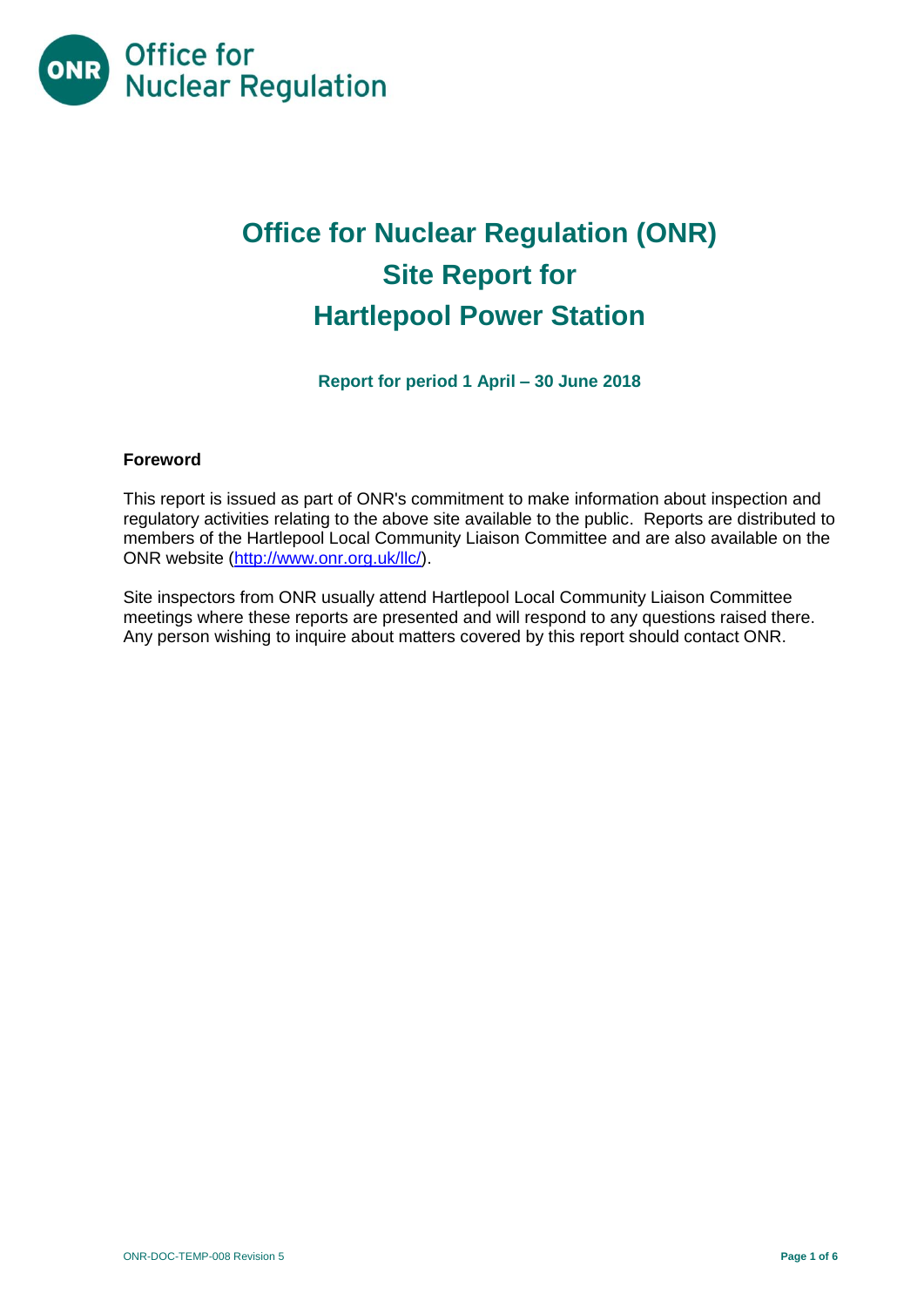# TABLE OF CONTENTS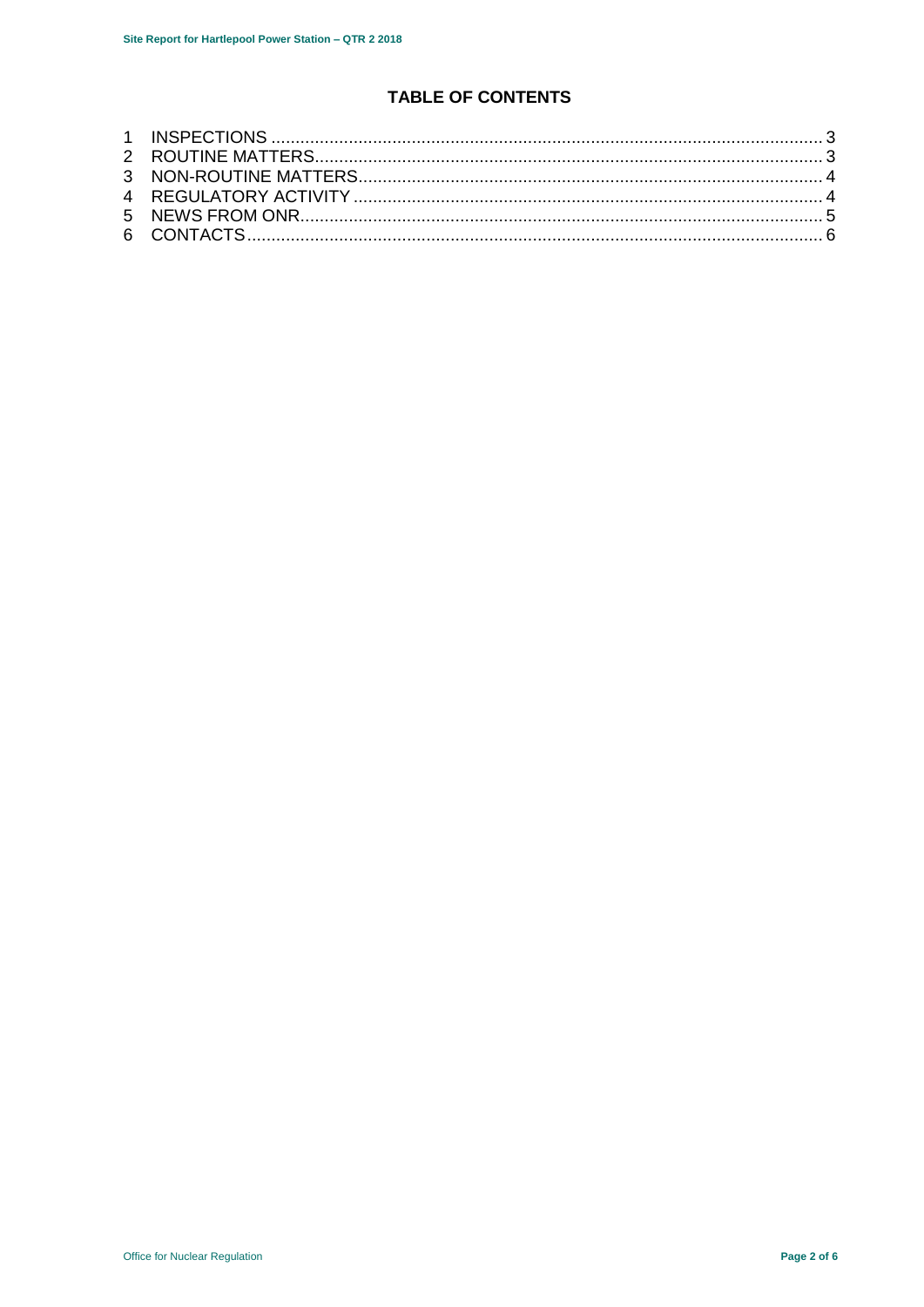# <span id="page-2-0"></span>**1 INSPECTIONS**

## **1.1 Dates of inspection**

ONR inspectors undertook interventions at Hartlepool Power Station on the following dates during the report period:

- $9 13$  April
- $14 18$  May
- $\blacksquare$  25 29 June

# <span id="page-2-1"></span>**2 ROUTINE MATTERS**

## **2.1 Compliance inspections**

Inspections are undertaken as part of the process for monitoring compliance with:

- the conditions attached by ONR to the nuclear site licence granted under the Nuclear Installations Act 1965 (NIA65) (as amended);
- the Energy Act 2013
- the Health and Safety at Work Act 1974 (HSWA74); and
- regulations made under HSWA74, for example the Ionising Radiations Regulations 2017 (IRR17) and the Management of Health and Safety at Work Regulations 1999 (MHSWR99).

The inspections entail monitoring the licensee's (EDF Energy Nuclear Generation Ltd (NGL)) actions on the site in relation to incidents, operations, maintenance, projects, modifications, safety case changes and any other matters that may affect safety. The licensee is required to make and implement adequate arrangements under the conditions attached to the licence in order to ensure legal compliance. Inspections seek to judge both the adequacy of these arrangements and their implementation.

In this period, routine inspections of Hartlepool Power Station covered the following:

- staff training, qualifications and experience;
- **n** organisational changes;
- $\blacksquare$  modifications to plant, equipment and safety cases;
- $\blacksquare$  incidents on the site:
- **E** management of operations

In general, ONR judged the arrangements made and implemented by the site in response to safety requirements to meet the legal requirements in the areas inspected. However, where improvements were considered necessary, the licensee made satisfactory commitments to address the issues, and the site inspector will monitor progress during future visits. Where necessary, ONR will take formal regulatory enforcement action to ensure that appropriate remedial measures are implemented to reasonably practicable timescales.

No system based inspections (SBI) were undertaken in this quarter; in line with the five-year plan for SBIs and the 2018/19 site inspection plan. Two SBIs are planned for the next reporting period.

# **2.2 Other work**

The site inspector held a planned meeting with a site safety representative to support their function of representing employees and receiving information on matters affecting their health, safety and welfare at work.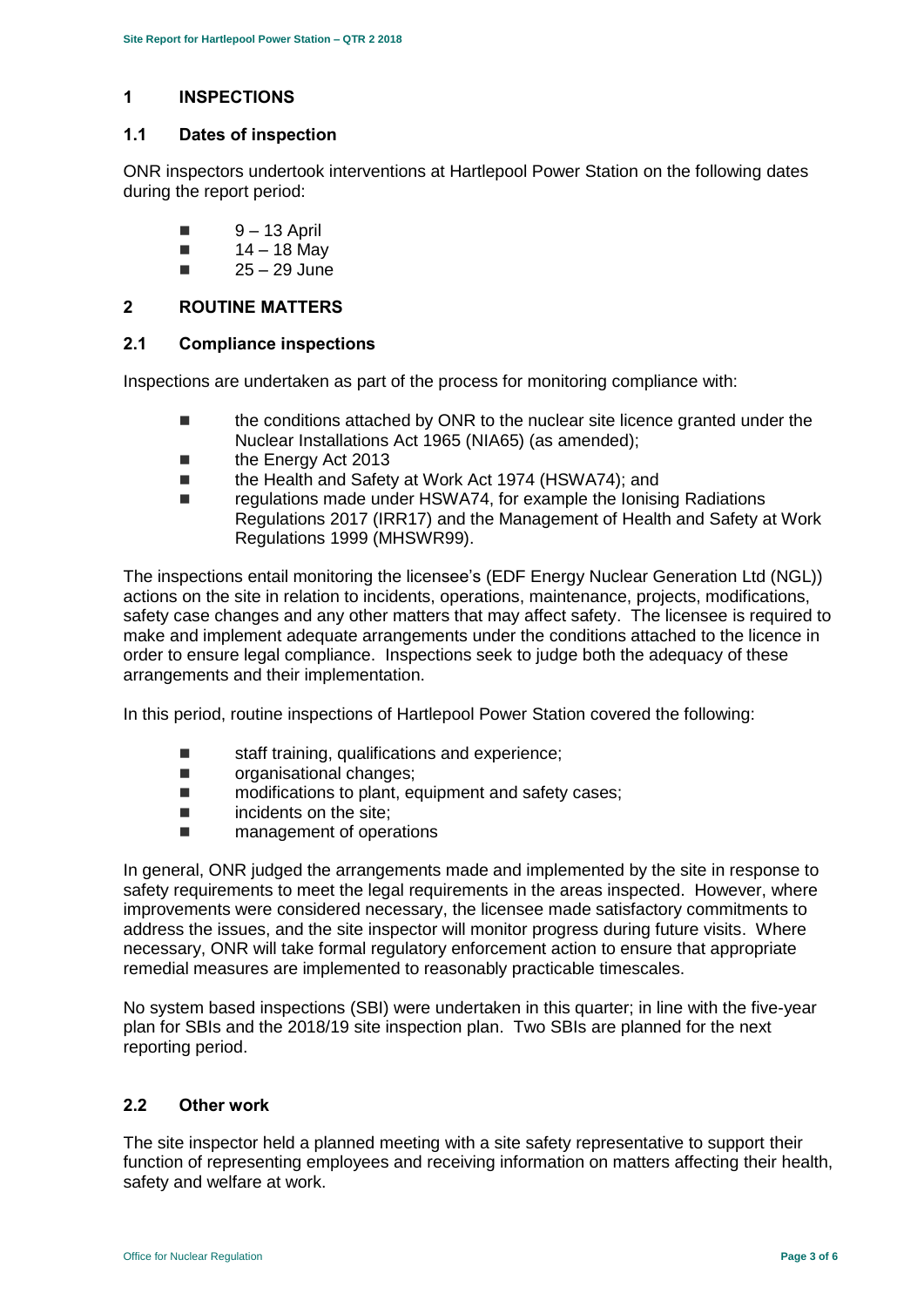ONR internal hazards, chemistry and control & instrumentation specialists attended the site in order to support ONR's assessment of the third periodic safety review of Hartlepool Power Station. ONR expects to make a decision on the adequacy of the licensee's review in January 2019.

The site inspector attended the Hartlepool Emergency Planning Consultative Committee to observe the interactions of the licensee with appropriate external stakeholders with regards to emergency planning matters.

# <span id="page-3-0"></span>**3 NON-ROUTINE MATTERS**

Licensees are required to have arrangements to respond to non-routine matters and events. ONR inspectors judge the adequacy of the licensee's response, including actions taken to implement any necessary improvements.

There were no such matters or events of significance during the period.

# <span id="page-3-1"></span>**4 REGULATORY ACTIVITY**

ONR may issue formal documents to ensure compliance with regulatory requirements. Under nuclear site licence conditions, ONR issues regulatory documents, which either permit an activity or require some form of action to be taken; these are usually collectively termed 'Licence Instruments' (LIs), but can take other forms. In addition, inspectors may take a range of enforcement actions, to include issuing an Enforcement Notice.

In June 2018, ONR issued Licence Instrument 565 agreeing to the implementation of modifications related to operation of the Hot Box Dome with elevated temperatures.

The hot box dome is a welded steel structure within each of the Hartlepool reactors. It forms the pressure boundary between the lower temperature, higher pressure re-entrant gas above the reactor core and the higher temperature, lower pressure reactor outlet gas in the upper plenum of each reactor. The hot box dome is covered with a layer of insulation to prevent its degradation.

A trend of increasing dome temperatures attributed to deterioration of the insulation led the licensee to undertake a range of mitigating measures, but it believes that hotbox dome temperatures could exceed the current temperature limit (380°C) within the remaining life of the reactors. In order to avoid a reduction in reactor power or changes to the reactor operating conditions that could have an adverse effect on the boilers, the licensee sought permission to operate with an increased temperature limit (390°C).

ONR assessed the thermal analysis and structural integrity assessments provided by the licensee, finding them to be acceptable. ONR has raised two regulatory issues relating to the licensee's commitments for contingency planning, but ONR considers these issues can be resolved as part of normal regulatory business.

## **Table 1 Licence Instruments and Enforcement Notices Issued by ONR during this period**

| <b>Date</b>   | Tvpe                                 | <b>Ref No</b> | <b>Description</b>                                                                                                       |
|---------------|--------------------------------------|---------------|--------------------------------------------------------------------------------------------------------------------------|
| l 4 June 2018 | Licence<br>Instrument -<br>agreement | 565           | Agreement to implementation of modifications related to the<br>operation of the Hot Box Dome with elevated temperatures. |

Reports detailing the above regulatory decisions can be found on the ONR website at [http://www.onr.org.uk/pars/.](http://www.onr.org.uk/pars/)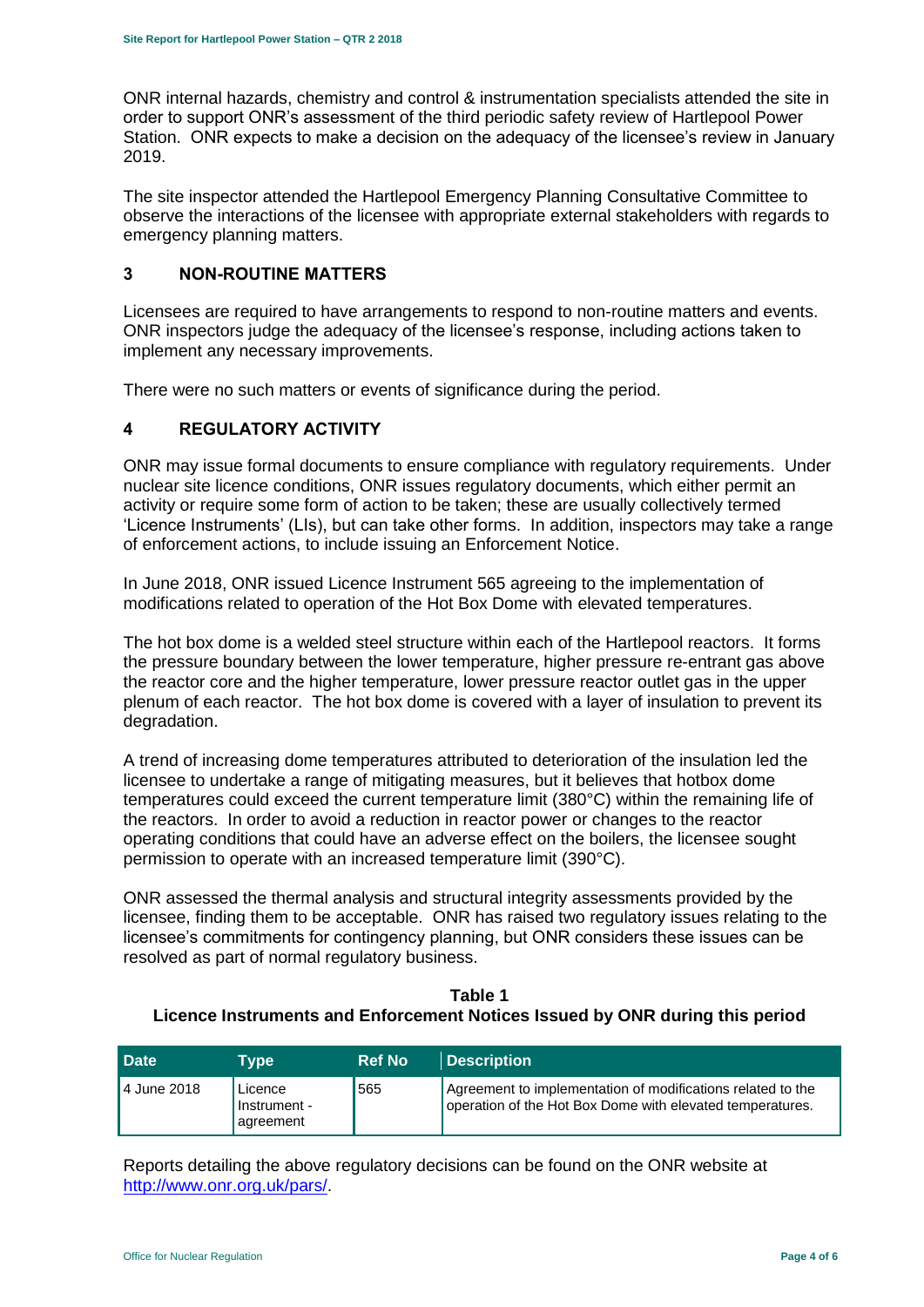## <span id="page-4-0"></span>**5 NEWS FROM ONR**

#### **Stakeholder Engagement**

- On 9 May we held our ONR annual Industry Conference, with the theme 'Public Safety – everyone's responsibility.' Delegates from more than 45 different organisations attended and we were delighted that Richard Harrington, Parliamentary under Secretary of State, Minister for Business and Industry, was able to join us to deliver a keynote speech. The conference provided us with an opportunity to engage directly with senior representatives from across industry and government on a number of topical and strategic issues affecting the sector.
- As part of our continued stakeholder engagement work, we welcomed finance professionals from a number of nuclear site licensees and dutyholders to seminars in London and Birmingham in June. Led by our Finance Director, Sarah High, we hosted the seminars to provide the industry with a better understanding of our charging methodology, the principles we apply, and how the charging process works. To accompany the seminars we have also published a new booklet – [How we charge for](http://www.onr.org.uk/documents/2018/how-we-charge-for-nuclear-regulation.pdf)  [Nuclear Regulation](http://www.onr.org.uk/documents/2018/how-we-charge-for-nuclear-regulation.pdf) – which is available on our [website.](http://www.onr.org.uk/documents/2018/how-we-charge-for-nuclear-regulation.pdf)
- The next ONR/NGO engagement forum will take place on 11 October in London. This is a forum to discuss strategic, cross-cutting regulatory matters. Site specific matters are normally addressed via Site Stakeholder Groups. We are always keen to engage with a range of stakeholders and groups on nuclear safety and security issues, so if you do represent a nuclear-interest Non-Governmental Organisation and are not already involved through our forum or via a Site Stakeholder Group, then please get in touch with the ONR Communications team for further details, via [contact@onr.gov.uk](mailto:contact@onr.gov.uk)

#### **Regulatory News**

- A delegation from ONR, led by Chief Nuclear Inspector Mark Foy, supported the UK's contribution to the 6th Joint Convention review meeting in Vienna. Bringing together 78 countries from around the world, the Joint Convention on the Safety of Spent Fuel Management and the Safety of Radioactive Waste Management is the world's leading international forum for ensuring society and the environment are protected from hazards arising from spent fuel and radioactive waste. Further details can be found on the [IAEA website.](https://www.iaea.org/events/sixth-review-meeting-of-the-contracting-parties-to-the-joint-convention-on-the-safety-of-spent-fuel-management-and-on-the-safety-of-radioactive-waste-management-joint-convention)
- In August, Mark Foy will host a webinar on the outcome of the UK report to the joint convention. Further details on how to sign up for the webinar will be advertised on our website and social media channels over the coming weeks.
- We have notified Sellafield Ltd of our intention to prosecute the company for offences under Section 2 (1) of the Health and Safety at Work etc. Act (1974). The charge relates to an incident on 5 February, 2017, at a facility which handles special nuclear materials, which resulted in personal contamination to a Sellafield Ltd employee. The decision to prosecute follows an ONR investigation into the incident
- In May we awarded the contract for delivery of the UK Nuclear Safeguards Information Management and Reporting System (SIMRS) IT system to Axis 12 Ltd. The IT system is necessary for us to establish a domestic safeguards regime after the UK's withdrawal from the Euratom Treaty. The government has now launched the consultation on Nuclear Safeguards Regulation, further details can be found on our [website.](http://news.onr.org.uk/2018/07/government-consults-on-nuclear-safeguards-regulations/)